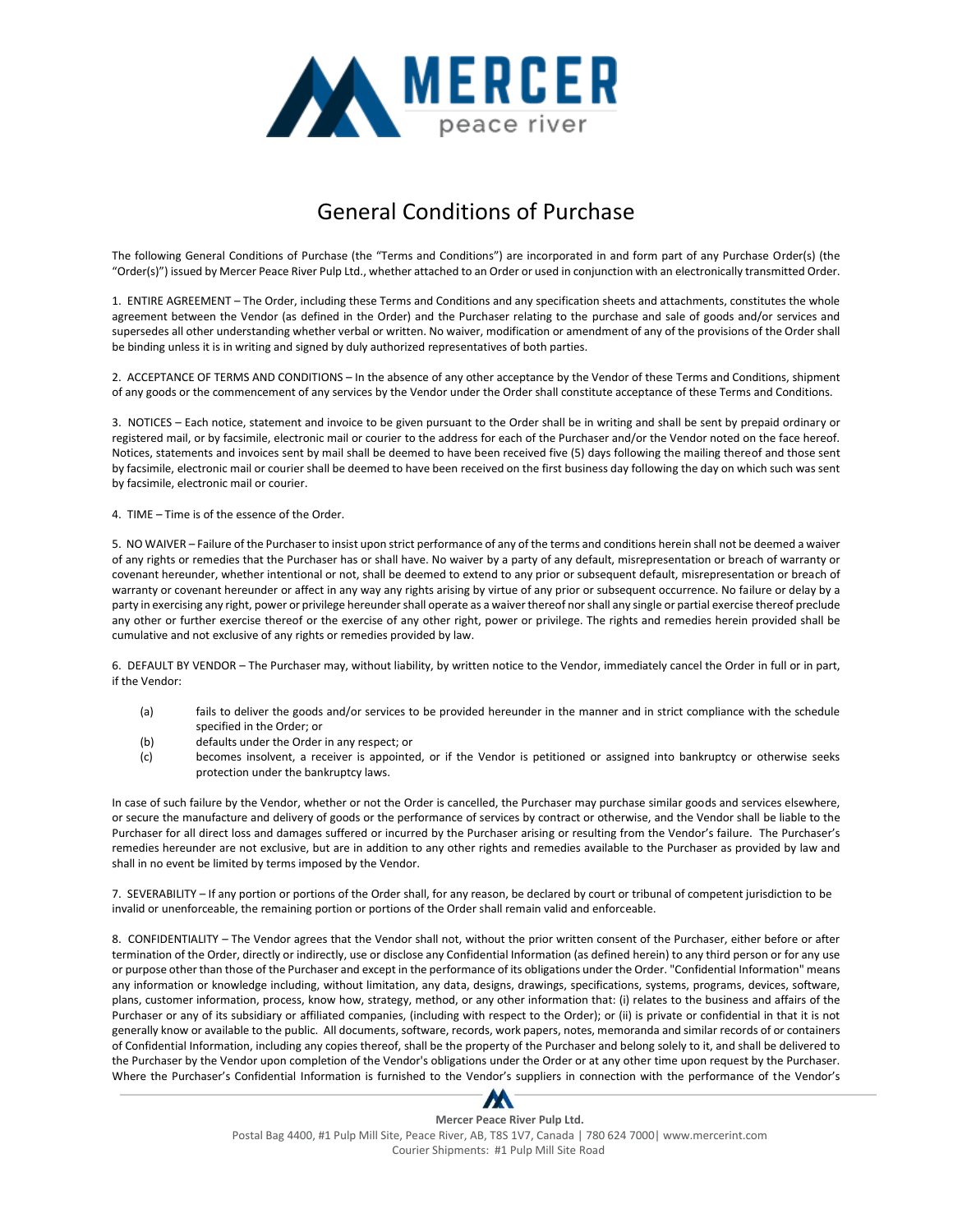

obligations under these Terms and Conditions, the Vendor shall insert the substance of this provision in its supply contracts and shall ensure compliance with such provision by its suppliers.

9. GOVERNING LAW – The laws of the Province of Alberta and of Canada as applicable therein, shall apply to and govern the interpretation of the Order. The United Nations Convention on Contracts for the International Sale of Goods shall not apply to the Order.

10. FORCE MAJEURE – Except as noted in this paragraph, neither the Vendor nor the Purchaser shall be deemed in breach of the Order or incur any liability to the other by reason of failure or delay in fulfilling its obligations under the Order, where such failure to perform or delay in performing is due to or results from an event beyond the control of a party including, without limitation, any of the following occurrences or events;

- (a) war, hostilities or warlike operations (whether a state of war to be declared or not), invasion, act of foreign enemy;
- (b) rebellion, revolution, insurrection, mutiny, usurpation of civil or military government or civil war, or any riot, civil commotion or terrorist acts;
- (c) confiscation, nationalization, mobilization, commandeering or requisition by or under the order of any government or de jure or de facto authority or ruler or any other act or failure to act of any local state or national government authority;
- (d) strikes, lock outs or other industrial actions, sabotage, embargo, shipwreck, epidemics, quarantine;
- (e) earthquake, landslide, volcanic activity, fire, flood or inundation, tidal wave, typhoon or cyclone, hurricane, storm, lightening or other natural or physical disaster; or
- (f) shortage of labour, materials or shortage or restriction of utilities where caused by any of the circumstances set forth in Section 10(a) through (e) above,

where the circumstances of such occurrences or events are not within the reasonable control, directly or indirectly, of the party claiming relief in respect thereof and only if and to the extent that (i) such circumstance, despite the exercise of reasonable diligence, cannot be or be caused to be prevented, avoided or removed by such party, (ii) such occurrence or event or series of the same or different events materially adversely affects the ability of such party to perform its obligations under the Order and such party has taken all reasonable precautions, due care, and reasonable alternative measures in order to avoid the effect of such event on such party's ability to perform its obligations under the Order and to mitigate the consequences thereof, (iii) such event is not the result of the failure of the Vendor to perform any of its obligations under the Order; and under no circumstances shall any of the following occurrences or events be considered a force majeure event:

- (a) late performance or failure to perform by such party caused by the acts or omissions of the Vendor's subcontractors or suppliers (other than acts or omissions caused by a force majeure event), or by the Vendor's failure to hire an adequate number of personnel or labour or by inefficiencies on the part of the Vendor;
- (b) delays resulting from reasonably foreseeable unfavourable weather or sea conditions or other similarly reasonably foreseeable adverse conditions;
- (c) economic hardship of any party or any of its affiliates or subcontractors or its or their inability to pay debts;
- (d) the late payment by the Purchaser of money when otherwise due in accordance with the Order; and
- (e) infringements by the Vendor or any of its subcontractors or suppliers or any of their affiliates of any intellectual property rights.

A party claiming to be relieved under its obligations under this paragraph shall give prompt written notice to the other party with an estimate of when the obligations will be performed. Unless the Purchaser and the Vendor otherwise agree, the time for performing the obligations will be extended for a reasonable period of time, that shall not be less than the length of the delay. Both the Purchaser and the Vendor shall explore all reasonable alternatives to avoid or mitigate delays under this paragraph and the Purchaser and the Vendor shall each bear their own costs associated with such delays.

11. INDEMNITIES – The Vendor shall indemnify and hold harmless the Purchaser from and against all claims, damages, costs and legal actions arising directly in connection with the carrying out of the Vendor's obligations hereunder or arising as a result of the Vendor's failure to comply with these Terms and Conditions.

12. PATENTS – The Vendor warrants and guarantees that all goods supplied under the Order do not infringe any valid patent, copyright, trademark or other intellectual property right owned by any third party and undertakes to indemnify and hold harmless the Purchaser and its successors and assigns from and against any claim, demand, lawsuit, proceeding or action resulting from any allegation or charge that any goods and/or services or the use thereof for the purpose for which the good and/or services are sold, constitutes an infringement of any patent, copyright, trademark or other intellectual property right and any costs associated therewith. The Vendor shall assume the defence of the Purchaser at the Vendor's expense against any such allegation or charges. The Purchaser shall promptly notify the Vendor of any such claim, and the Vendor shall, at its own expense, undertake the legal expense of any such claim. The Purchaser shall provide, at the Vendor's expense, any assistance in defending any such claim or suit as the Vendor may reasonably require. In addition, immediately upon receiving notice from the Purchaser of an infringement claim, the Vendor shall, at no expense to the Purchaser, minimize the Purchaser's damage of liability as much as possible by:

(a) procuring for the Purchaser the right to continue using the goods on a permanent basis, without any restriction on the right of the Purchaser to use the goods for the purpose for which they were intended;

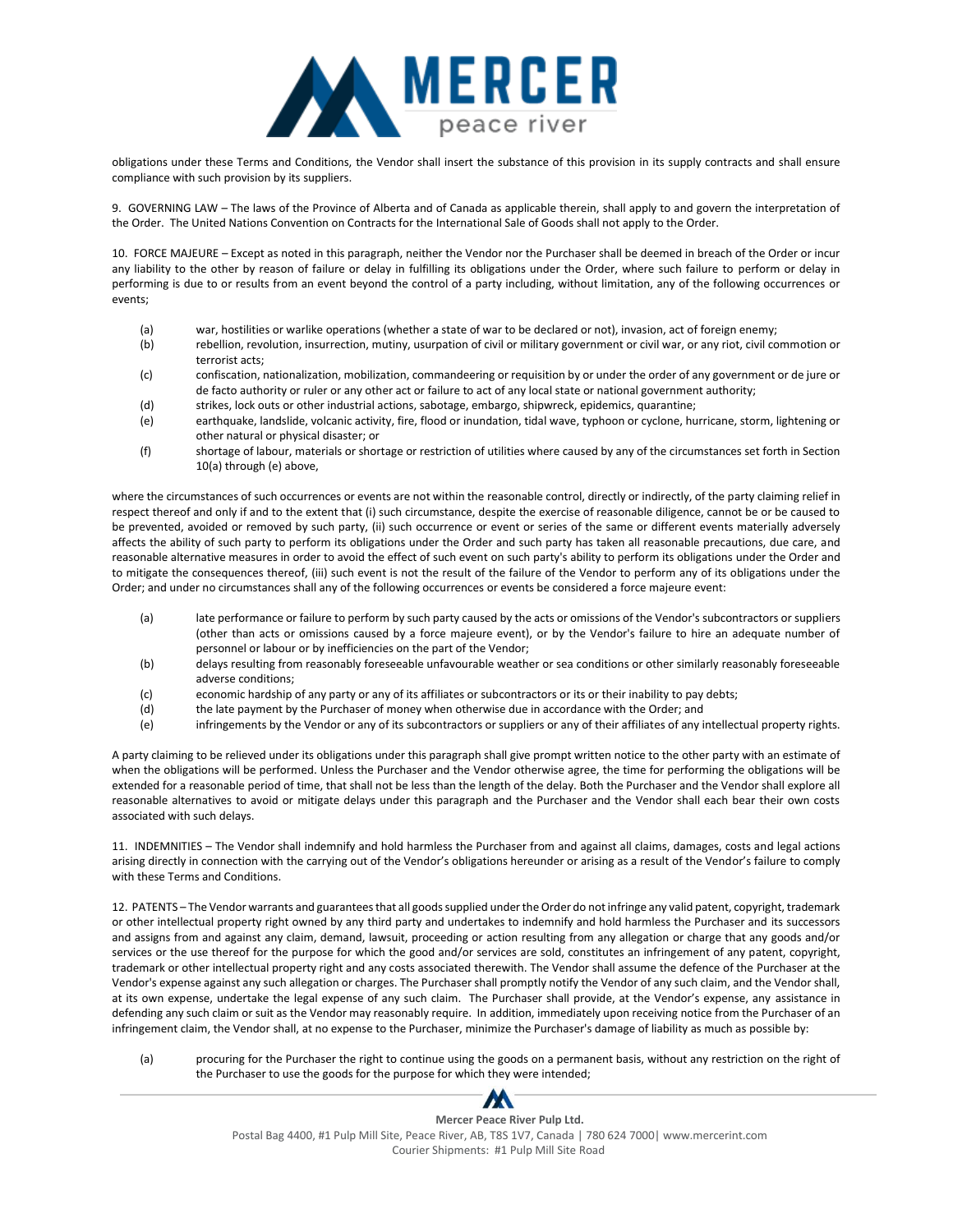

- (b) replacing the goods with non-infringing goods satisfactory to the Purchaser; or
- (c) modifying the goods in a manner satisfactory to the Purchaser so that they are non-infringing.

For greater certainty, the Vendor shall have no liability for any infringement or alleged infringement where the goods are provided based on designs provided by the Purchaser or where the infringement arises from the use of goods in combination with the Purchaser's own process or equipment not supplied by the Vendor.

13. WARRANTIES – In addition to all other warranties available to the Purchaser, the Vendor warrants that the goods and services supplied hereunder:

- (a) shall comply with all specifications, quantity and quality as set out in the Order;
- (b) shall conform to any sample provided to the Purchaser;
- (c) are free from all defects and faults in design, manufacture, workmanship and materials;
- (d) are new and of the best quality, unless otherwise specified in writing;
- (e) are of merchantable quality;
- (f) shall perform satisfactorily in accordance with the specifications and/or drawings contained in the Order and under the conditions made known to the Purchaser or that reasonably may be inferred;
- (g) shall be at least equal to nationally recognized standards or codes; and
- (h) be of the best quality, if no quality is specified.

This general warranty is independent of and without prejudice to any specific warranty or service guarantee offered by the Vendor in connection with the purpose for which the goods and services supplied hereunder were purchased.

No payment or acceptance by the Purchaser hereunder shall constitute a waiver with respect to any provisions of the Order, nor shall anything herein contained be construed to limit any warranties or conditions implied by law. All warranties shall continue in full force and effect notwithstanding any termination of the Order by the Purchaser and shall extend for a period of:

- (a) Twenty-four (24) months from the date of delivery of the goods; or
- (b) Twenty-four (24) months from the date of start-up of the goods or start-up of the equipment into which the goods are incorporated, whichever is earlier.

If the goods and services supplied hereunder or any part thereof do not conform to these warranties, or any defect develops under normal or proper operation as per the Vendor's instructions, the Purchaser may notify the Vendor within a reasonable time after such discovery, and, subject to any other remedies that may be available to the Purchaser as may be specified in the Order, the Vendor shall thereupon promptly remove, repair, correct or replace and reinstall such nonconformity all at the Vendor's sole cost and expense. The goods and services used to correct nonconformities shall be similarly warranted. This warranty survives any inspection, delivery or acceptance of, or payment by the Purchaser for the goods and/or services supplied hereunder.

The goods or services which are repaired, replaced or performed under the warranties herein, shall be warranted for a new period of:

- (a) Twenty-four (24) months from the date of completion of such repair, replacement or performance; or
- (b) Twenty-four (24) months from the date of restart-up of the goods or restart-up of the equipment into which the goods are incorporated, whichever is earlier.

14. SITE OBLIGATIONS – The Vendor shall become familiar with and comply with the mill visitor induction and safety requirements and other matters, conditions, procedures and mill activities that may affect the delivery of goods or services hereunder. The Vendor recognizes that the Purchaser's mill operations must not be interrupted except as expressly agreed to in writing by the Purchaser. The Vendor shall give advance notice to the Purchaser prior to arrival at the Purchaser's mill sites.

15. ENVIRONMENTAL – The Vendor shall, and shall require its subcontractors to, comply with all environmental laws and shall assume any environmental liabilities and perform any environmental obligations that result from the contravention of any environmental law by the Vendor, including the cost of complying with any remediation order and any liability for clean-up of any pollutant resulting from any release arising from the Vendor's operations in providing the goods and/or services. The Vendor shall immediately report to the Purchaser all inspections and investigations by governmental officials of any events of non-compliance or potential non-compliance with environmental laws. At the request of the Purchaser, the Vendor shall forward to the Purchaser all relevant information with respect to the environmental impact of any goods and services including, without limitation, any risks and hazards imposed by such goods and services.

The following materials or products containing these materials are not permitted on the Owner´s Site without the specific written authorization of the Owner´s Representative: asbestos, nonylphenol ethoxylates (NPEs), octylphenol ethoxylates (OPEs), polychlorobiphenyls (PCBs), or halogenated/chlorinated compounds (including but not limited to: methylene chloride, 1,1,1,‐trichloroethane, chloroform, perchloroethylene, trichloroethylene, carbon tetratachloride. Through the Environmental Emergency (E2) Regulations, the Government of Canada requires the preparation and implementation of environmental emergency plans to manage toxic and other hazardous substances. The E2 regulations cover

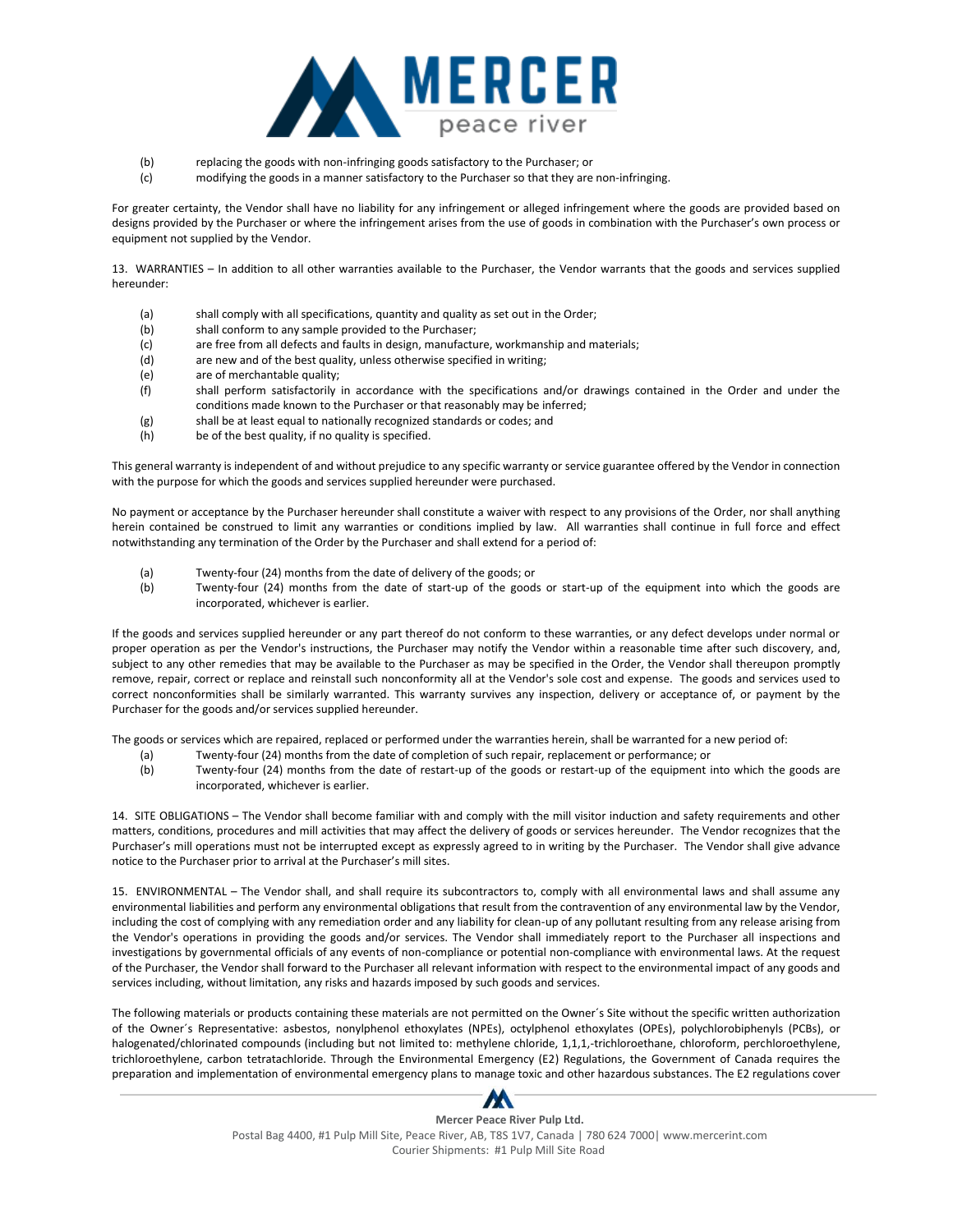

substances that if released to the environment, may harm human health or environmental quality. These substances are listed in Schedule I of the E2 regulations. Should any product under this agreement be identified on the Environmental Emergency Regulations List of Substances, the Owner´s Representative must be notified in writing. The National Pollutant Release Inventory (NPRI) managed by Environment Canada, is a Canadian database containing information on annual on‐site releases of specific substances to the air, water and land, as well as disposals and off‐site transfers for recycling that originate from industrial and institutional sources. One of the triggers for reporting to NPRI is the concentrations of NPRI substances in products. These substances are grouped into five different threshold categories/part #'s and can be found under "Substance Lists" on the Environment Canada website. Should any product under this agreement contain one or more NPRI substances, at or above the threshold concentration listed, the Owner´s Representative must be notified in writing.

As plastic and styrofoam are a major contaminate at the Owner´s site, the Contractor must not use plastic or styrofoam unless no reasonable alternative is available. Damage to any Goods resulting from improper packing will be charged to the Contractor's account.

16. PAYMENTS – Unless otherwise specified, the price stated on the face of the Order represents the complete cost to the Purchaser at the point of delivery specified herein and includes every license fee, patent royalty, government and municipal tax, levy and charge of any description. Payments are to be in Canadian funds unless otherwise stated herein. Unless otherwise specified, payment will be made with sixty (60) days from the date of receipt of goods.

17. CHANGES TO QUALITY, QUANTITY AND PRICE – No change shall be made to the quality, quantity, price and other specifications of the goods or services to be supplied hereunder nor to the price or other charges set forth in the Order, including all taxes without the Purchaser's express written authorization.

18. TAXES – Unless otherwise specifically provided for in the Order, the Vendor assumes exclusive liability for and shall pay before delinquent, all sales, use, excise and other taxes, charges or contributions of any kind with respect to or measured by the goods or the services supplied hereunder and the Vendor shall indemnify and save the Purchaser harmless from any liability and expenses incurred by reason of the Vendor's failure to pay such taxes, charges or contributions. Where the Purchaser has specified in the Order that federal goods and services tax (GST) shall be paid on the goods or services supplied hereunder, the Vendor shall include the Vendor's GST registration number on the invoice.

19. SET-OFF – The Purchaser shall be entitled at all times to set- off any account owing from the Vendor to the Purchaser or to any of its affiliated companies against any amount due or owing to the Vendor under the Order.

20. LIENS – The Vendor shall keep the Purchaser's premises free and clear of any and all liens and charges arising in connection with the performances of its obligations under the Order. In the event that any lien, charge, or other encumbrance is attached to the Purchaser's premises or to any goods supplied hereunder, the Purchaser may pay and discharge such lien, charge or encumbrance at the expense of the Vendor, and the cost of such discharge including legal fees, are to be borne by the Vendor.

21. DELIVERY – Delivery shall be completed upon:

- (a) Arrival of the goods as specified in the Order;
- (b) Acceptance by the Purchaser pursuant to paragraph 23 hereof; and
- (c) Delivery to the Purchaser of a bill of lading or invoice with respect to the goods or services supplied hereunder.

Unless otherwise stipulated, all risk in the goods shall remain with the Vendor until delivery is so completed. Should the Vendor not be able to meet the specified delivery dates for reasons beyond its control it shall notify the Purchaser, in writing, immediately upon becoming aware of such inability. The Purchaser, at its discretion, may grant an extension of the delivery dates or cancel the Order without penalty.

22. TAGGING AND SHIPPING – The Vendor shall place or affix the number of the Order on all invoices, packing slips, packages, containers and correspondence referencing the Order.

- (a) The original bill of lading must be attached to the invoices of the Vendor.
- (b) When freight or express charges are prepaid for the account of the Purchaser, the invoice must be accompanied by a receipted freight or express bill bearing the number of the Order.
- (c) If partial shipments are made, a separate invoice must be rendered for each shipment.
- (d) All invoices sent pursuant to the Order shall be sent to the attention of "Accounts Payable".
- (e) Damages to any goods resulting from improper packing will be charged to the Vendor's account.

Whenever possible, the Vendor shall pack goods supplied hereunder using as little plastic material, including but not limited to wrap and packing, as possible. No charges will be allowed for packing or crating unless otherwise agreed on the face of the Order.

(f) The Vendor shall be solely responsible for the shipment and delivery of "dangerous goods", as defined under the *Transportation of Dangerous Goods Act* (Canada) to the destination specified on the face hereof and the Vendor shall indemnify and save the Purchaser harmless from any losses, claims, suits or demands arising from the shipment of such goods to the said destination.

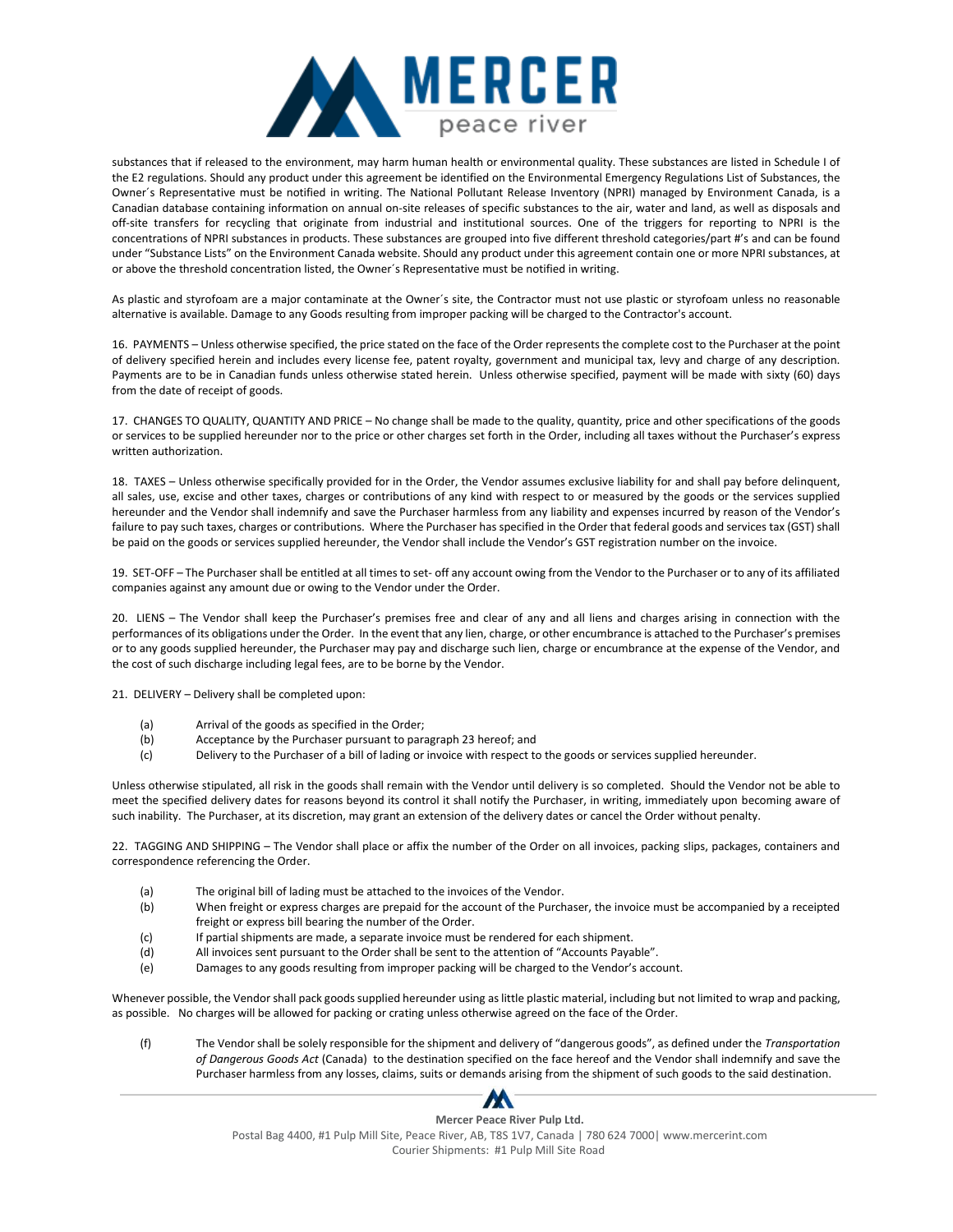

(g) All invoices provided hereunder shall be sent to the attention of Accounts Payable at the address shown on the face of the Order. In the event that partial shipments are made under the Order, the Vendor shall provide a separate invoice for each shipment.

23. INSPECTION AND ACCEPTANCE – Prior to acceptance by the Purchaser and notwithstanding any prior payment, the Purchaser may inspect all goods and services supplied under the Order after they have been delivered or performed within a reasonable time after receipt thereof. Goods and/or services not in accordance with the description or specifications stipulated in the Order may be deemed unsatisfactory in the sole discretion of the Purchaser, acting reasonably. Neither inspection, failure to make inspection nor acceptance of the goods and/or services, releases the Vendor from any of the warranties or other provisions contained in the Order nor impairs the Purchaser's right to reject unsatisfactory goods and/or services in accordance with paragraph 24. The Purchaser reserves the right, prior to delivery of the goods, to inspect the goods specified in the Order at the place where such goods are being stored or manufactured, provided always that such inspection shall be during the usual business hours of the Vendor.

The Vendor shall permit access to the Purchaser at all reasonable times to inspect the services. If the Purchaser is unsatisfied with the services, including where the Purchaser has concerns with either the goods used in the services or the workmanship in providing the services, in the Purchaser's sole discretion, acting reasonably, the Purchaser may provide notice to the Vendor of its concerns and the Vendor shall, within three business days, address the Purchaser's concerns in a manner satisfactory to the Purchaser, at the Vendor's expense.

24. REJECTION BY THE PURCHASER – If the goods are not delivered and/or services are not performed or if the Purchaser find the goods and/or services to be unsatisfactory in accordance with paragraph 23, the Purchaser may reject the goods and/or services (the "Rejected Goods and/or Services") by providing written notice to the Vendor of its rejection of the goods and/or services and, in its sole discretion, (i) for Goods and/or services deemed by the Purchaser as unsatisfactory, require the Vendor to provide replacement of such goods and/or services (the "Replacement Goods and/or Services"), in which case the Vendor shall promptly deliver the Replacement Goods and/or Services to the Purchaser on the original terms and conditions, except that if the price for the Replacement Goods and/or Services at the time they are ordered is less than the price set out in the Order, the Purchaser shall have the benefit of the lower price, or (ii) in either case, cancel the Order, in whole or in part, in which case the Purchaser shall have no obligations to the Vendor, other than for that part of the price set out in the Order reasonably corresponding to those goods and/or services that were accepted by the Purchaser. The Purchaser reserves the right to retain any portions or all of a shipment not strictly in accordance with the specifications set out in the Order and in such case will pay a mutually agreed upon price therefore, which retention shall not preclude the Purchaser from rejecting the remainder of the shipment or any part thereof.

The Vendor shall be responsible for all delivery costs, both to and from the Purchaser, for Rejected Goods and/or Services. Where the Purchaser pays any such delivery costs for Rejected Goods and/or Services, it may deduct such costs from any amount due to the Vendor.

25. CANCELLATION BY PURCHASER – The Purchaser shall be entitled to cancel the Order at any time, whether for cause or not, by giving the Vendor written notice as to all or any part of the goods not delivered or services not performed prior to receipt by the Purchaser of said notice. As to goods and/or services that are standard manufactured items, the Purchaser's only obligation shall be to pay for the goods delivered to or services performed for the Purchaser prior to receipt by the Vendor of the notice of cancellation. As to goods specifically manufactured for the Purchaser, the Vendor, upon receipt of such written notice of cancellation from the Purchaser, shall cease performance under the Order, unless otherwise directed by the Purchaser. The Purchaser shall pay:

- (a) all reasonable costs for materials and labour which the Vendor has actually expended or is irrevocably committed to pay directly connected with the Order;
- (b) actual direct costs reasonably incurred by the Vendor in stopping its performance under the Order; and
- (c) Less progress payments already made.

Upon receipt and approval of the Vendor's fully substantiated claim, provided however, if the total of the aforesaid progress payments exceeds the amounts claimed, the Vendor will forthwith return the excess to the Purchaser.

All warranties contained in the Order with respect to components of equipment which have been fabricated and delivered to the Purchaser, or are to be delivered, shall survive the cancellation of the Order. All other warranties shall become void upon cancellation of the Order.

26. INSURANCE – Until completion of delivery to the Purchaser, the Vendor shall insure goods delivered hereunder against risk of loss or damage. The amount of insurance must be sufficient at all times to reimburse the Vendor for the cost of replacing or repairing the goods and the Vendor shall, at the request of the Purchaser, provide evidence satisfactory to the Purchaser of such insurance coverage.

27. OVERAGES – Upon the Vendor's request, any overshipment of goods provided hereunder shall be returned to the Vendor at the Vendor's cost and, if the Purchaser has incurred any costs in respect of such return of overshipped goods, the Vendor shall immediately reimburse the Purchaser for any and all such costs incurred as a result.

28. CERTIFICATE OF ORIGIN – The Vendor shall at its own expense, prepare and issue to the Purchaser, Certificate(s) of Origin and Affidavits of Manufacture for goods sold pursuant to the *North American Free Trade Agreement* ("NAFTA") and shall provide copies of the issued Certificate

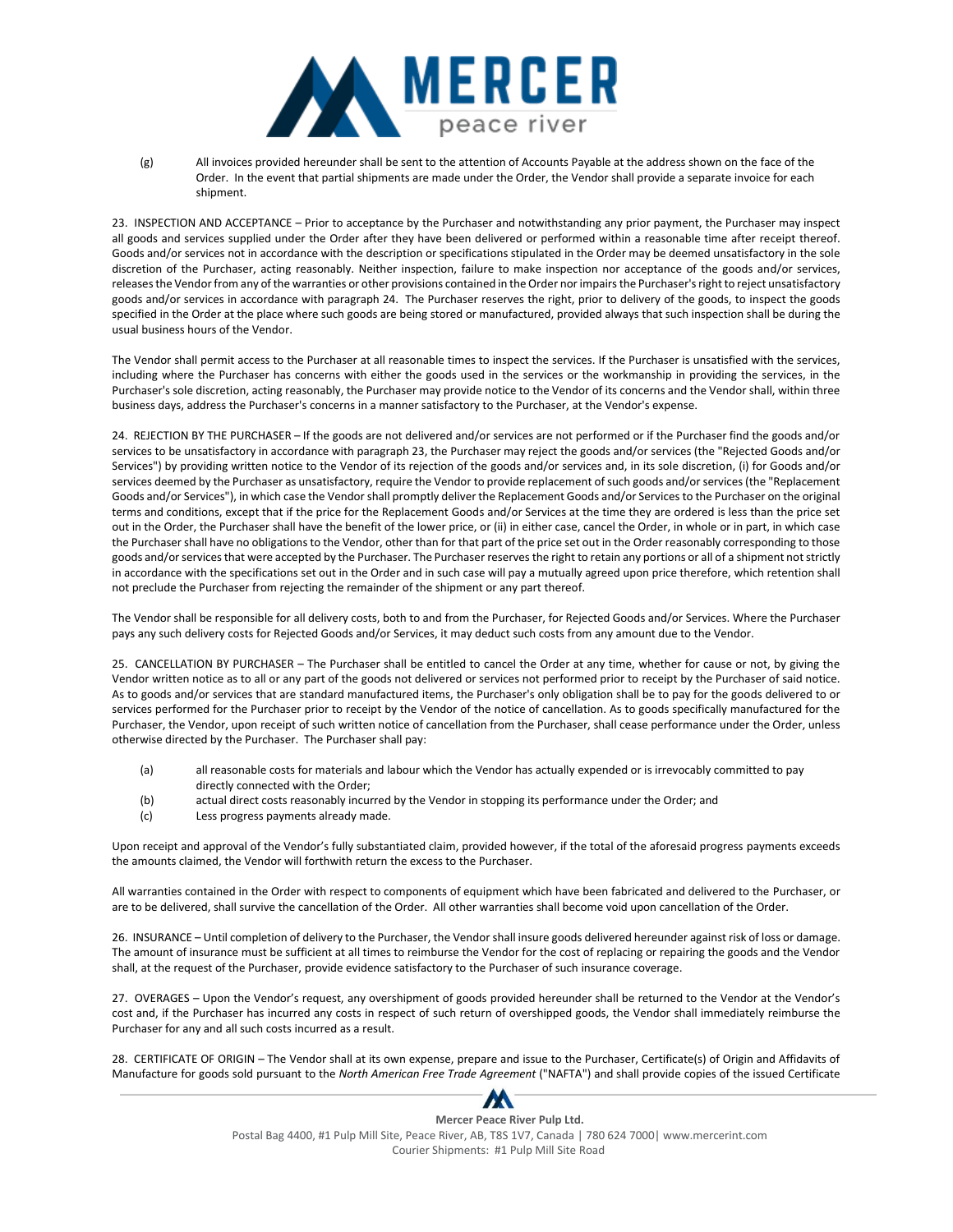

of Origin to the customs administration of each of the Vendor's and the Purchaser's home country upon request as well as provide all information requested by either customs administration in respect to the issued Certificate(s) of Origin. The Vendor shall notify the Purchaser of any change, which may affect the accuracy, or validity of a Certificate of origin issued to the Purchaser and shall otherwise comply with the Vendor's obligations under NAFTA.

29. WHMIS – The supply of any and all hazardous goods to the Purchaser must conform to WHMIS legislation. Goods must be properly labeled and accompanied by Material Safety Data Sheets.

30. ELECTRICAL APROVAL – All electrical equipment must be approved by the CSA (Canadian Standards Association) or otherwise be approved for use in Alberta, and must bear the appropriate approval seal recognized by the Alberta Safety Codes Authority.

31. ASSIGNMENT AND SUBCONTRACTORS – The Vendor shall not, at any time, assign or sub-contract the whole or any part of its obligations arising out of the Order without prior written consent of the Purchaser; provided, however, the Vendor shall have the right to sub-contract the supply of any part of the goods and services supplied pursuant to the Order. A sub-contract shall not operate to relieve the Vendor of any obligations or liability hereunder.

32. INDEPENDENT CONTRACTOR – It is mutually agreed and understood by the parties hereto that the Vendor is an independent contractor and not an employee, agent or servant of the Purchaser and nothing contained in the Order or otherwise nor any past relations or course of dealings between the parties shall be construed as establishing a relationship of principal and agent, master and servant, or employer and employee.

33. PERMITS – Unless otherwise specifically provided, the Vendor shall, at its expense, obtain and comply with all necessary permits, licenses, certificates and approvals required to provide the goods and/or services under the Order.

34. DRAWINGS – The Vendor agrees that the prompt receipt of approval drawings for review, certified drawings and installation, maintenance and operating manuals by the Purchaser is of primary importance to the Purchaser to enable the Purchaser to fulfill its schedule commitments, and Vendor must furnish them in strict compliance with any attached schedule, or, if no schedule is attached, within a reasonable time after the date of the Order. Failure to do so constitutes a material breach of the Order by the Vendor. The Purchaser's review of drawings does not constitute approval and shall not relieve the Vendor of responsibility for compliance with all specifications, laws, codes or regulations.

35. INTERCONNECTION – "Interconnection" means all telecommunications and data services provided to the Vendor by the Purchaser or any of its agents or representatives. The Vendor must take all due care to ensure any and all end points utilizing the interconnection between the Purchaser and the Vendor have current, managed and monitored anti-malware systems. The Vendor agrees that the interconnection shall not be used by, shared with, published or otherwise disclosed to any legal or natural person in any manner whatsoever, by any means, without the Purchaser's provisioned service and inform the Purchaser immediately of such an event. It is expected that the recipient will provide a clear, detailed description of the incident to the Purchaser's information technology group.

36. PROVINCIAL SALES TAX (PST) & FEDERAL GOODS AND SERVICES TAX (GST) TAX CODES DESCRIPTION

The following codes represent the Purchaser's internal tax code that shall appear on the face of all Orders.

| GST | G (Payable) 5% |
|-----|----------------|
| PST | E (Exempt)     |

PST P (Payable) 7%

37. (USA) FOREIGN SUPPLIERS PLEASE NOTE – Please fax one signed copy of Canadian Customs Manufacturer's Affidavit on date of shipment to:

Davidson & Sons Custom Broker P 604-681-5132 F 604-681-2601

Please provide a Certificate of Origin: for all items supplied as required under NAFTA. A blanket certificate may be completed and forwarded to our customs brokers as noted above.

38. PURCHASER'S RIGHTS – The Vendor agrees that any right, cause of action or remedy under the warranties or undertakings assumed or imposed upon the Vendor under these Terms and Conditions shall extend without exception to any company affiliated with the Purchaser on whose behalf the goods and/or services are purchased by the Purchaser. The Vendor agrees to assign any warranty entitlements it receives from any of its suppliers in respect of the Order to and in favour of the Purchaser. Nothing in these Terms and Conditions operates to derogate from or abrogate in any right, privilege or remedy the Purchaser has under and by virtue of the provisions of the *Sale of Goods Act* (Alberta) as amended from time to time or any statute passed in substitution therefore.